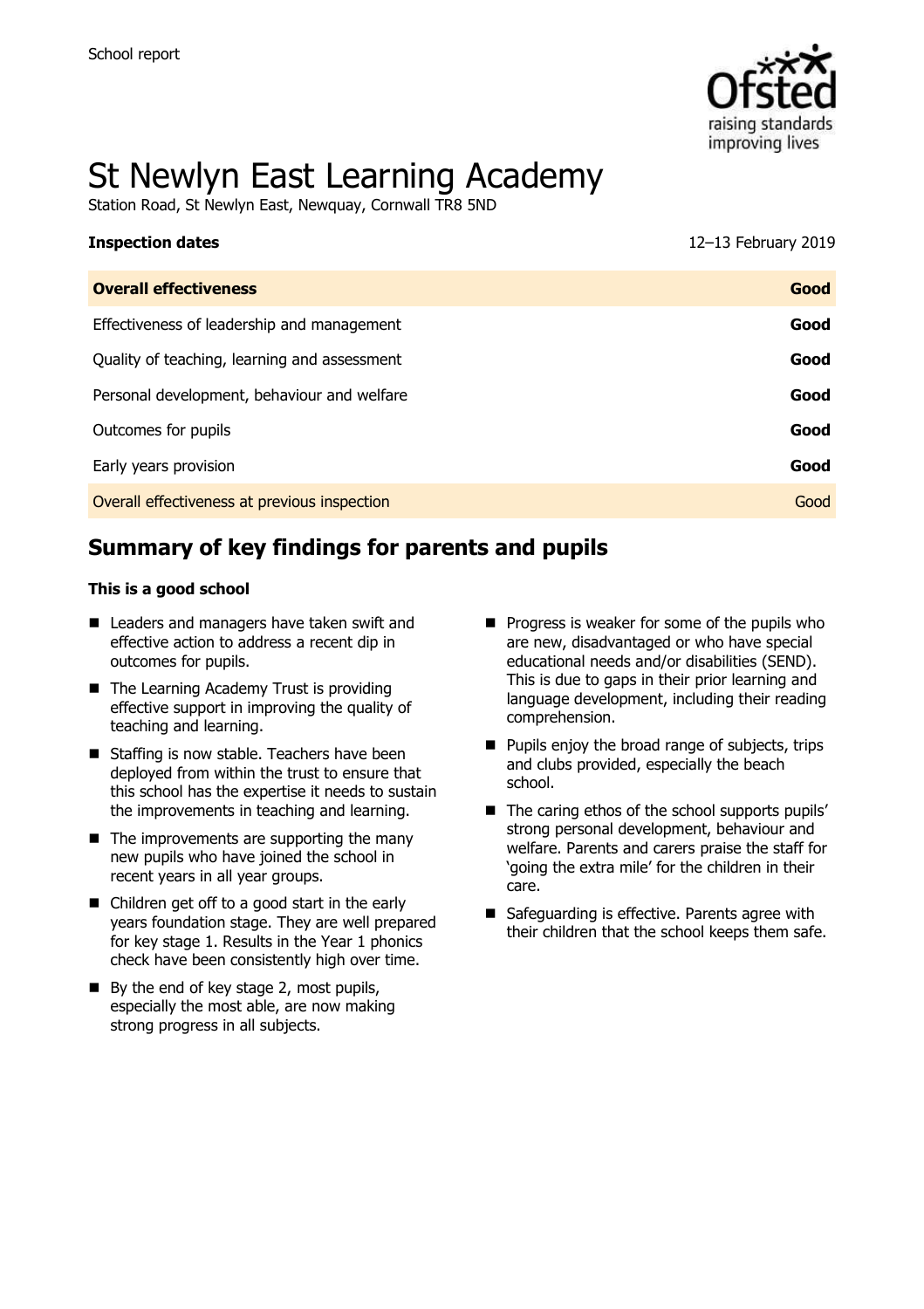

# **Full report**

## **What does the school need to do to improve further?**

- **E** Ensure that all pupils, especially those who are new, disadvantaged or who have SEND, make consistently strong progress across all year groups and subjects, by:
	- identifying and addressing any gaps in their prior learning
	- developing their knowledge and use of sentence structure and vocabulary
	- enabling them to read and understand a wide range of texts
	- drawing on the Kernow English Hub's work on developing pupils' love of reading
	- securing throughout the school the practice that is most effective in strengthening pupils' progress.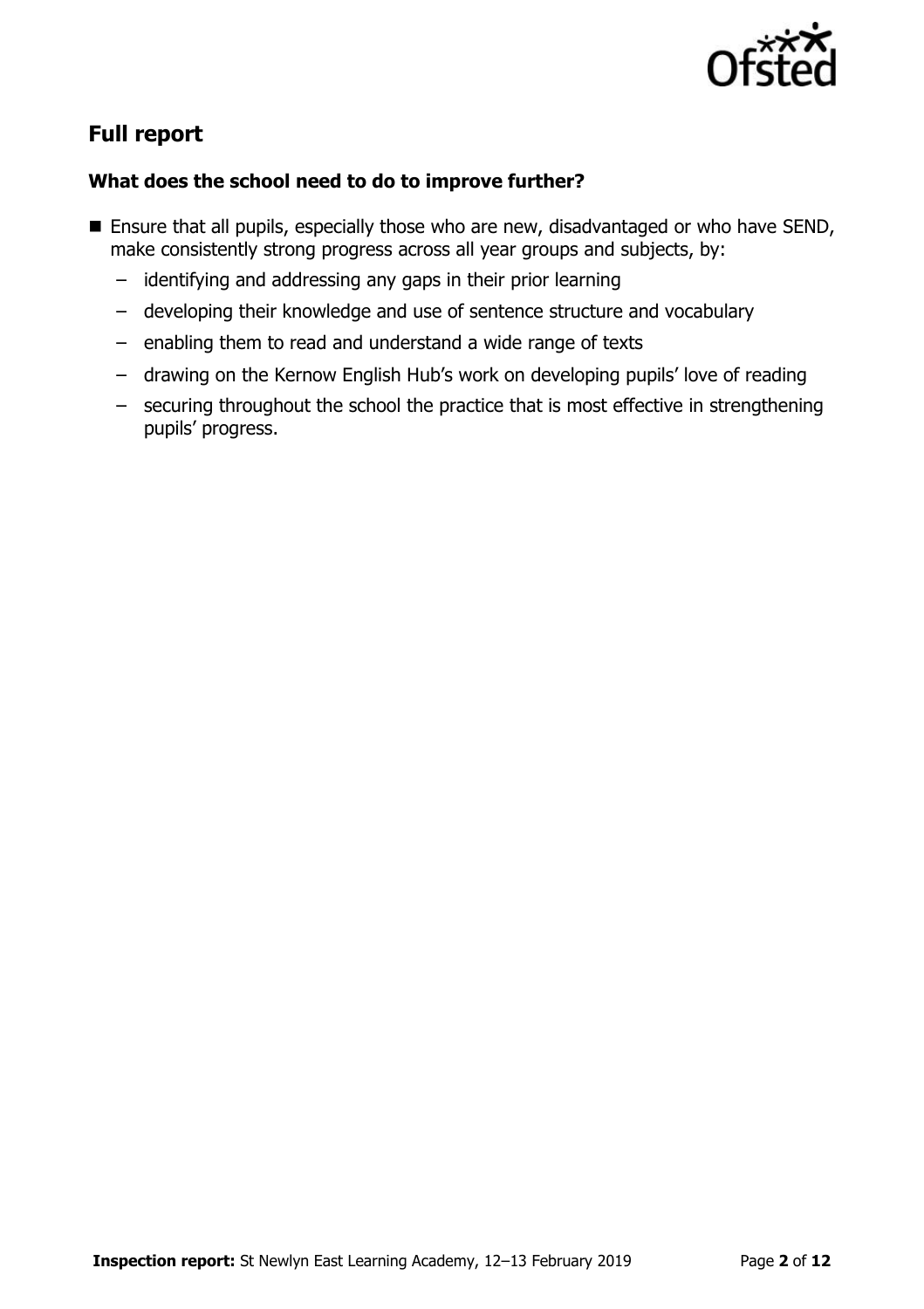

# **Inspection judgements**

#### **Effectiveness of leadership and management Good**

- The executive headteacher and head of school are passionate about enabling pupils to discover, explore and learn in a caring environment. They are committed to valuing all pupils. To this end, they and the trustees have agreed with the local authority to increase the school's intake to almost double the size to accommodate the growth in the local population.
- $\blacksquare$  This has resulted in an influx of pupils across the year groups and throughout the year, with a particularly large number of pupils arriving in the last academic year. This, together with staffing issues and a high proportion of pupils with SEND in the 2018 Year 6 cohort, contributed to a dip in progress and attainment at the end of key stage 2. There was also a dip in key stage 1 for similar reasons.
- The local advisory board successfully challenged and supported leaders to quickly improve the school's performance. They drew well on the expertise in the trust to fill teaching and subject leadership posts. As a result, the dip has been reversed and most pupils are again making strong progress.
- The executive headteacher and head of school have identified appropriate priorities for improvement that are based on accurate self-evaluation. Improvement planning, together with performance management, give clear direction and set high expectations for the work of the staff.
- Subject leaders provide effective professional development for staff. They lead by example in strengthening pupils' progress. This is securing improvements in teaching and learning, particularly in English and mathematics, in almost all year groups.
- The leaders' actions are improving outcomes for all pupils. This includes the progress of disadvantaged pupils and of pupils with SEND. Their progress is now rising, including in English and mathematics, though not as strongly as for other pupils. This is due to gaps in some pupils' prior learning and language development, including reading comprehension.
- Leaders have reviewed the use of the pupil premium to better address the specific barriers to learning for disadvantaged pupils. They have accurately identified the need to develop pupils' reasoned answers in mathematics and reading, their understanding of the world through trips, residential visits and extra-curricular activities, and the need to ensure that pupils are emotionally ready to learn.
- Funding for pupils with SEND is used appropriately to provide additional support in lessons. Leaders have accurately identified the need for further training for staff to enable them to secure strong progress for all the pupils through meeting their specific needs.
- To fulfil their aims, the executive headteacher and head of school have established a broad and balanced curriculum that provides a wide range of opportunities for pupils to learn and develop. Pupils are particularly motivated to learn through the beach school and outdoor environment.
- The curriculum is enhanced by a variety of trips and clubs. The primary physical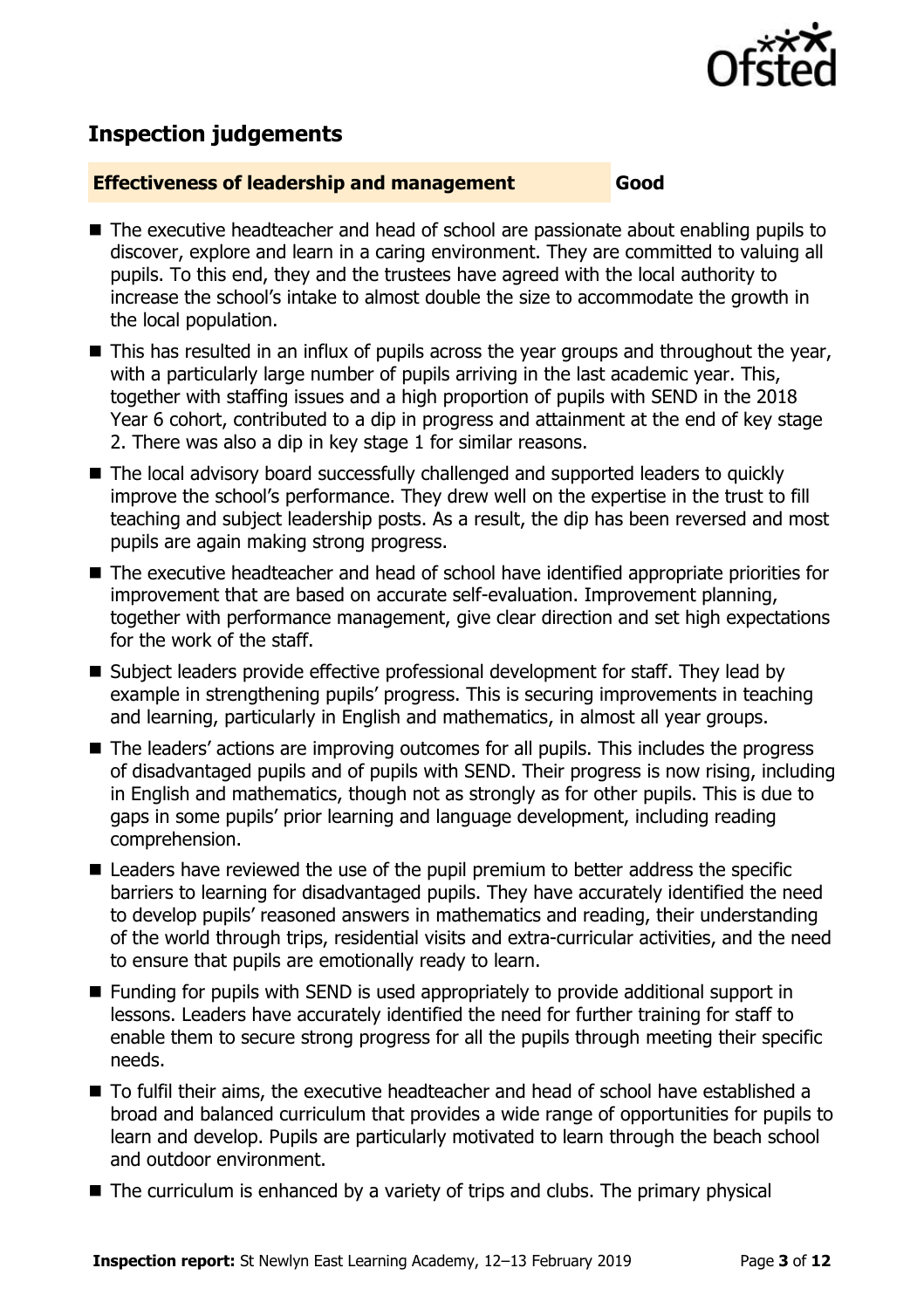

education (PE) and sport premium is used successfully to engage high numbers of pupils in a wide range of activities. It is also used well to develop teachers' subject knowledge and skills.

- The curriculum promotes pupils' spiritual, moral, social and cultural development successfully. Pupils are prepared positively for life in modern Britain through learning about British values such as democracy and mutual respect for, and tolerance of, those with different faiths and beliefs and those without faith.
- Senior and middle leaders lead by example to create a culture of respect and tolerance. Within this positive school ethos, leaders promote equality of opportunity.
- Parents who responded to the Ofsted Parent View survey are overwhelmingly positive about the school and all would recommend it to others.

## **Governance of the school**

- The local advisory board:
	- maintains an overview of the work of the school and holds senior leaders robustly to account for its performance, as in challenging leaders to improve pupils' progress following the dip in achievement in 2018
	- has an in-depth knowledge of the school's strengths and areas for improvement gained from a range of sources, including visits to the school
	- challenges and supports senior leaders to secure school improvement
	- ensures that resources, including staff, are deployed effectively, and makes good use of the trust in this regard
	- makes sure that performance management is effective
	- ensures that funding is well spent, for example the pupil premium, PE and sport premium, and special educational needs funding, to improve progress and attainment for the identified pupils
	- checks that safeguarding arrangements are fit for purpose.

## **Safeguarding**

- The arrangements for safeguarding are effective.
- Trustees and school leaders have created a safe culture in the school. Training ensures that all staff are vigilant in identifying when a child may be at risk and in reporting their concerns, including in relation to radicalisation and extremism. Leaders ensure that identified pupils receive effective support and involve external agencies when necessary. They also work closely with parents and families to keep pupils safe.

## **Quality of teaching, learning and assessment Good**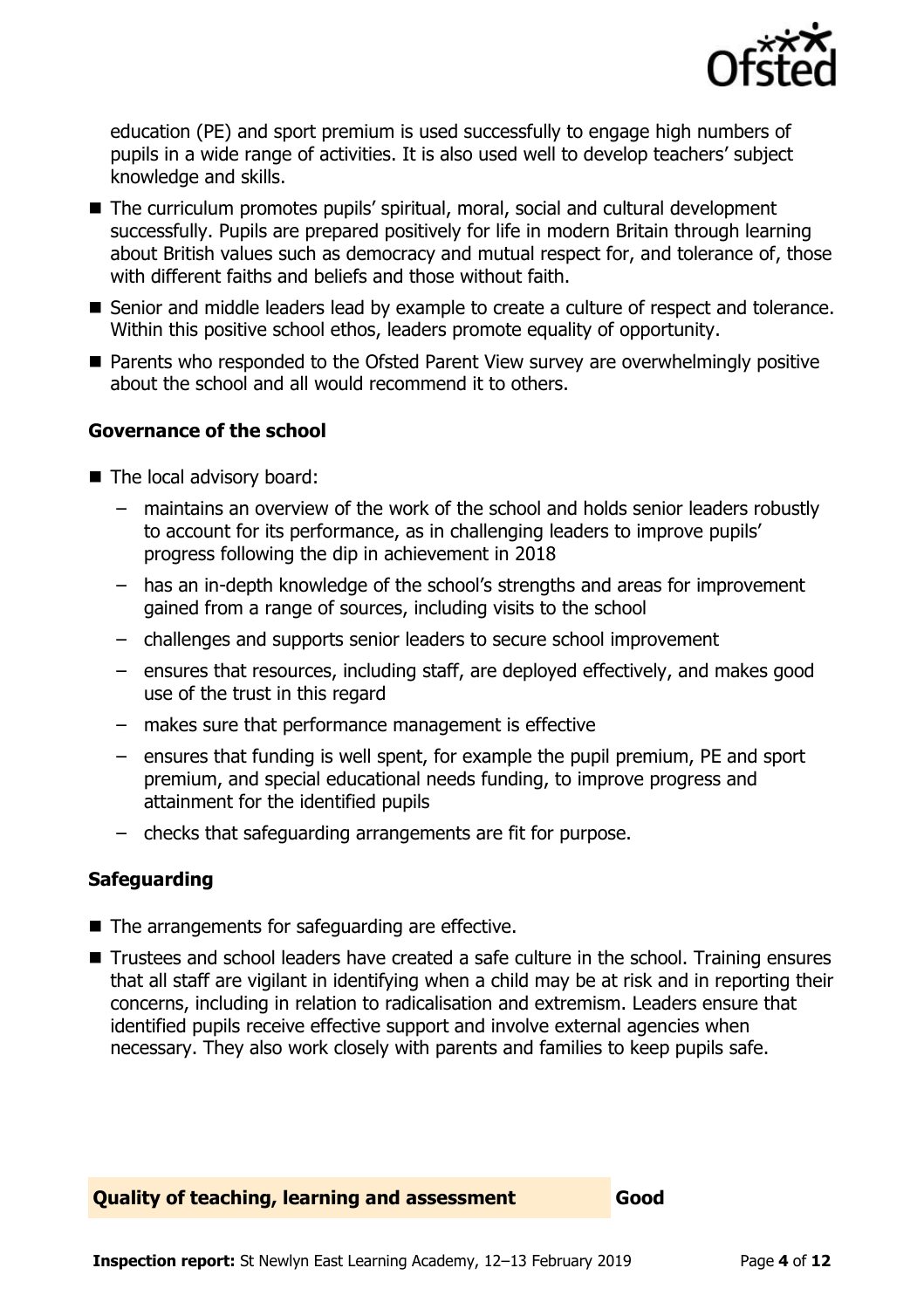

- Recent issues in staffing have been addressed effectively. Staffing is now stable. Improvements in the quality of teaching, learning and assessment are leading to pupils making more consistently strong progress across year groups and subjects.
- In almost all year groups, teachers are making better use of assessment to identify pupils' starting points and to match the level of challenge more closely to them. They deploy teaching assistants efficiently to help them to support effectively those pupils who start to fall behind and to deepen the learning of others. They use questioning effectively to challenge and extend pupils' thinking. Pupils enjoy being challenged and they focus well on their learning.
- $\blacksquare$  Pupils make the strongest progress when teachers have high expectations of what they can achieve and they have good subject knowledge to promote high standards. For example, due to teachers' understanding of how to develop progress in forming sentence structures, pupils at the end of key stage 2 are making great strides in writing complex sentences.
- The subject leaders for English are developing teachers' understanding of progress in sentence structure effectively. The impact is evident in the strongly improving progress that most pupils are making in writing across almost all year groups.
- Effective professional development in mathematics has strengthened teachers' subject knowledge throughout the school. This has led to more efficient planning and productive use of time. As a result, pupils develop greater fluency in calculation and in applying it in problem solving. This is helping to address any gaps in their knowledge. The focus on developing pupils' reasoning skills is enabling more pupils to reach greater depth in their learning.
- **IMPROMERGERS** In the teaching of reading include an increased emphasis on developing pupils' comprehension skills and regular opportunities to read. Challenging texts are engaging pupils, including boys, in reading in class. However, too few pupils in key stage 2 are motivated to read more widely or to take books home to read.
- $\blacksquare$  In key stage 1, pupils regularly take books home to read. The teaching of phonics has been consistently strong over time.
- Teachers give feedback in line with the school's marking and assessment policy. Pupils use this well to edit and improve their work. They are keen to practise new skills in reading, writing and mathematics across subjects.
- **Pupils say that they particularly enjoy using technology to research new knowledge in** lessons and for homework. A large number of pupils participate in the extra-curricular activities and this enhances their learning.
- Teachers set homework in line with the school's policy and that consolidates learning and prepares pupils well for work to come.
- **Parents are given school reports that contain accurate information about how well their** child is progressing, how well their child is doing in relation to the standards expected, and what the child needs to do to improve the work.

#### **Personal development, behaviour and welfare Good**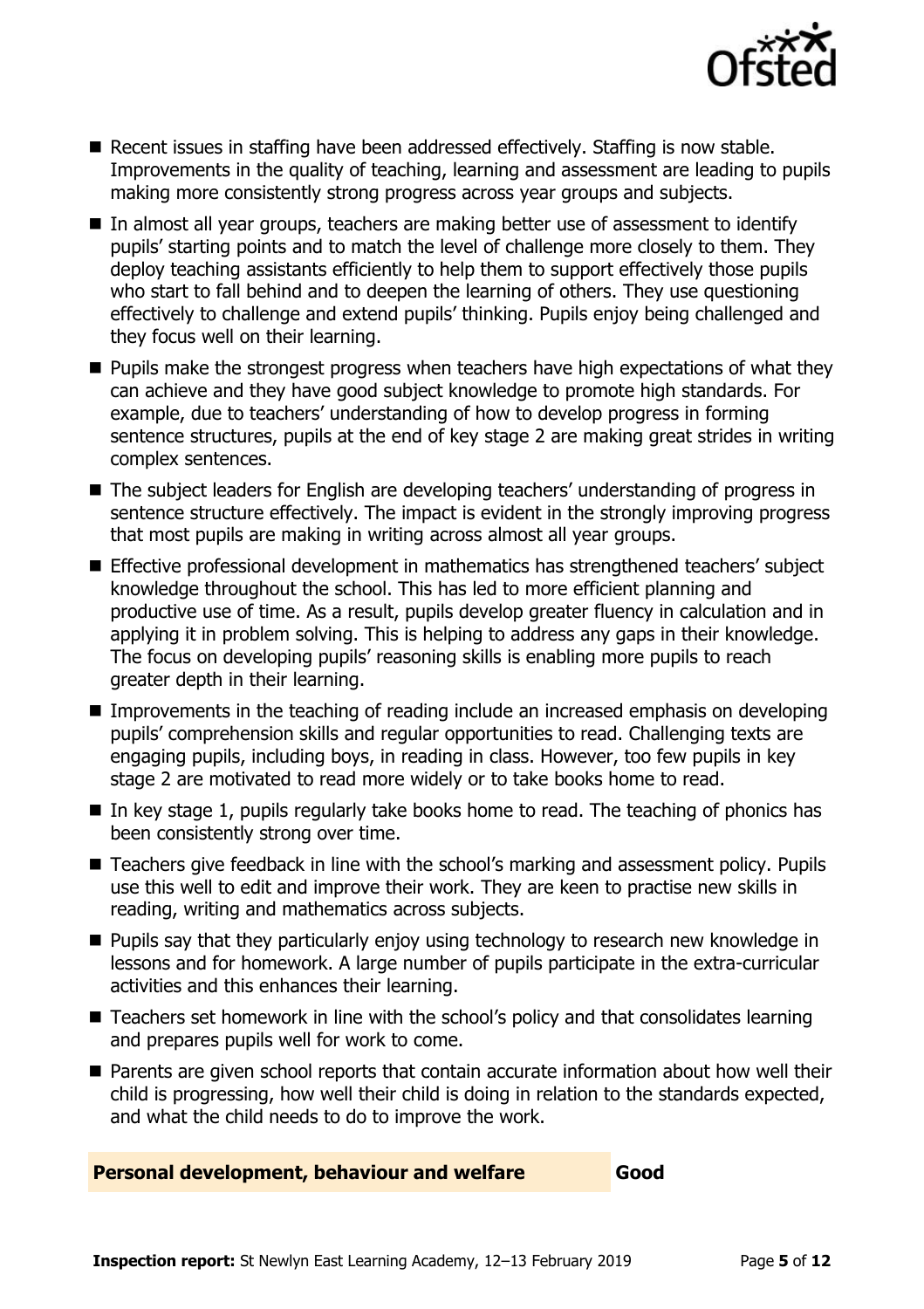

#### **Personal development and welfare**

- The school's work to promote pupils' personal development and welfare is good.
- **Positive relationships throughout the school promote pupils' confidence and self**assurance. Pupils enjoy school and take great pride in the presentation of their work. Their enthusiasm for learning supports the strong progress they make.
- **Pupils work well together and respect the ideas and views of others.**
- **Pupils report that they feel safe in school, and parents agree. Through the curriculum,** they learn about risks and how to stay safe. For example, they are very knowledgeable about how to deal with potential risks when using the internet or social media.
- **Pupils say that there is little bullying in school, and records support this. They are** confident that staff would address any concerns they might raise. They learn to value diversity. Records show there are no recent incidents of derogatory or aggressive language, or stereotyping.
- **Pupils enjoy learning about how to stay healthy, for example through physical exercise** and eating well. They develop attributes, such as resilience in learning, that support their emotional and mental health.
- **Pupils' spiritual, moral, social and cultural development ensures that they are prepared** well to be reflective about and responsible for their actions as good citizens. For instance, pupils take their responsibility as lunchtime ambassadors seriously and take good care of younger pupils.

#### **Behaviour**

- $\blacksquare$  The behaviour of pupils is good.
- $\blacksquare$  Pupils are considerate of others and conduct themselves well throughout the day, including at lunchtimes. The school is an orderly environment. Low-level disruption of lessons is rare.
- **Pupils with particular behavioural needs are supported effectively. Case studies show** that the pupils learn to manage their needs successfully.
- **Pupils, parents and staff agree that the school makes sure its pupils are well behaved.**
- Attendance is improving and is above the national average. The persistent absence of a few pupils who are disadvantaged and/or who have SEND is decreasing due to robust action taken by leaders.

#### **Outcomes for pupils Good**

- Across almost all year groups and in a wide range of subjects, including English and mathematics, most of the current pupils are making strong progress.
- This is an improvement on last year, when progress and attainment in reading declined to below average at the end of key stage 2, making attainment overall below average. Progress was average in writing and mathematics. It was below average overall for the very small number of disadvantaged pupils. In 2017, progress and attainment in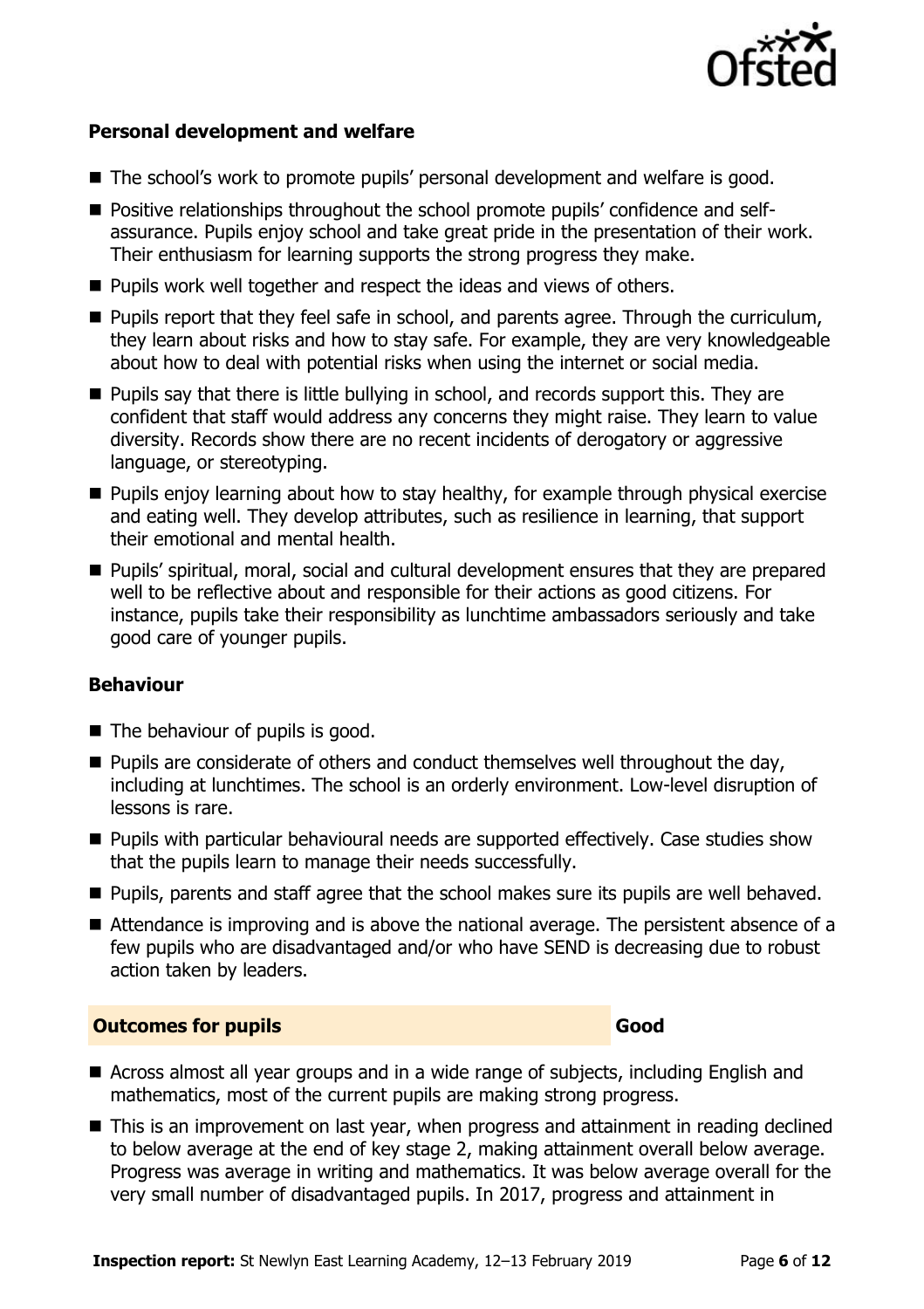

reading, and overall, were above average at the end of the key stage.

- Similarly, attainment at the end of key stage 1 dipped to below average in reading last year. It was also below average in writing. However, the school's progress information, supported by inspectors' scrutiny of pupils' books, shows that attainment was in line with the national average for pupils who had attended the school since the early years foundation stage. In 2017, attainment was above average in reading, writing and mathematics in this key stage.
- Currently, the most able pupils are making especially strong progress across all year groups and subjects. Most pupils with average prior attainment are making better progress than previously. This is due to the higher levels of challenge in their learning.
- **Progress is improving well for some current pupils who are new, disadvantaged or who** have SEND. This is because gaps in their prior learning are being addressed effectively, especially in mathematics. However, some of these pupils are not yet making strong progress in some year groups and subjects.
- Barriers to learning for these pupils include gaps in their language development. The pupils say that they find it difficult to think of the words, and especially how to write sentences, to express their thoughts. Some of the new pupils also have gaps in their knowledge of phonics.
- $\blacksquare$  Pupils read widely and often in key stage 1. For the past three years, a high proportion of pupils in Year 1 achieved the expected standard in the national phonics check. Most pupils currently in key stage 2 can draw on a range of strategies, including phonics, to read fluently with increasingly strong comprehension. They read regularly in class. However, some pupils are not reading widely enough to develop their understanding of a range of texts.
- Given that most of the current pupils are making strong progress in mathematics, writing and reading, they are well prepared for secondary school.

#### **Early years provision Good**

- Through their accurate self-evaluation, leaders have a clear understanding of the strengths and areas in need of improvement in early years. They ensure that staff receive effective professional development. This includes comparing children's learning and progress with those in other trust and local authority provision. The positive impact can be seen in children's outcomes. Over time, the proportion of children gaining a good level of development has been at least average and often above.
- Children's specific needs are identified early and addressed well. For instance, leaders work effectively with external agencies, such as for speech and language, to support children with SEND.
- Safeguarding is effective. Staff consistently apply the up-to-date school policy and procedures. They review their work regularly to make sure they are keeping children safe. For example, leaders are taking appropriate action to ensure that there are sufficient staff with paediatric first-aid qualifications on site at all times.
- The learning environment in the early years provision is vibrant. The curriculum engages the children in a wide range of exciting learning challenges, such as trying to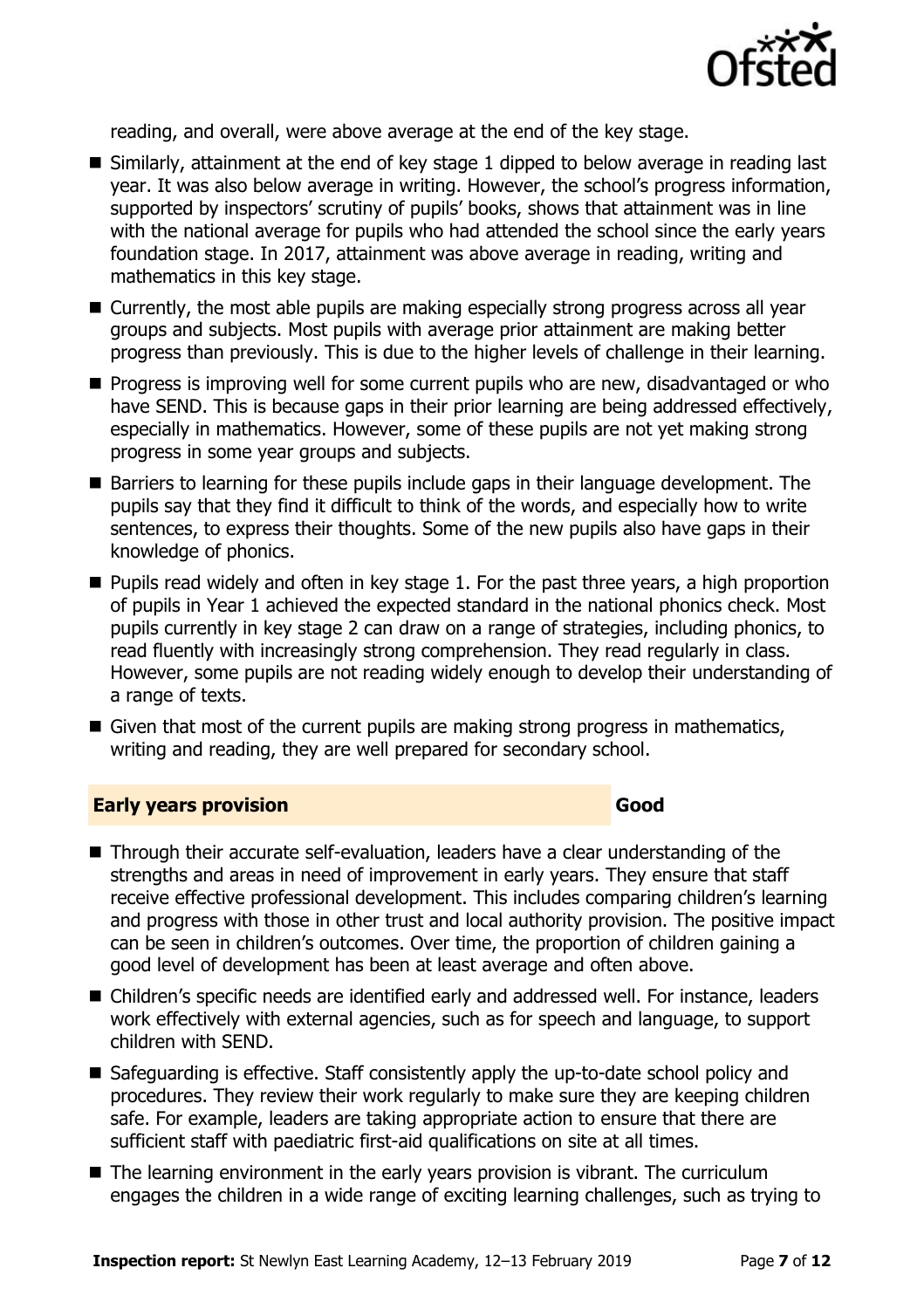

catch the wind, and supports their strong progress towards the early learning goals.

- The quality of teaching is good. All staff have high expectations of children's learning and progress. This is based on accurate assessment of what the children know, understand and can do when they join the school. Good use is made of regular assessments to plan work at the right level of challenge for all children.
- **Parents make a positive contribution to the assessments. They are kept well informed** about their child's progress, regularly see their work, and are encouraged to support their child's learning and development at home.
- Children are motivated by the broad range of activities provided and they are keen to learn. They listen carefully to the staff and each other. They work well together.
- Children's behaviour is good and shows that they feel safe. Outdoor activities help to develop their understanding of risk and how to keep safe. Children learn to respect others through developing an understanding of people in the wider world, for example through the theme of the Chinese New Year.
- Children make consistently strong progress from their starting points. This includes children who receive additional funding because they are disadvantaged, or they have SEND. However, starting points for some of these children are much lower than for others due to gaps in their language development. The funding is used well to provide additional adult time to develop speaking and listening skills. This is helping these children to catch up with others in the school and nationally.
- The knowledge, understanding and skills the children gain in early years ensure they are well prepared and ready to start Year 1.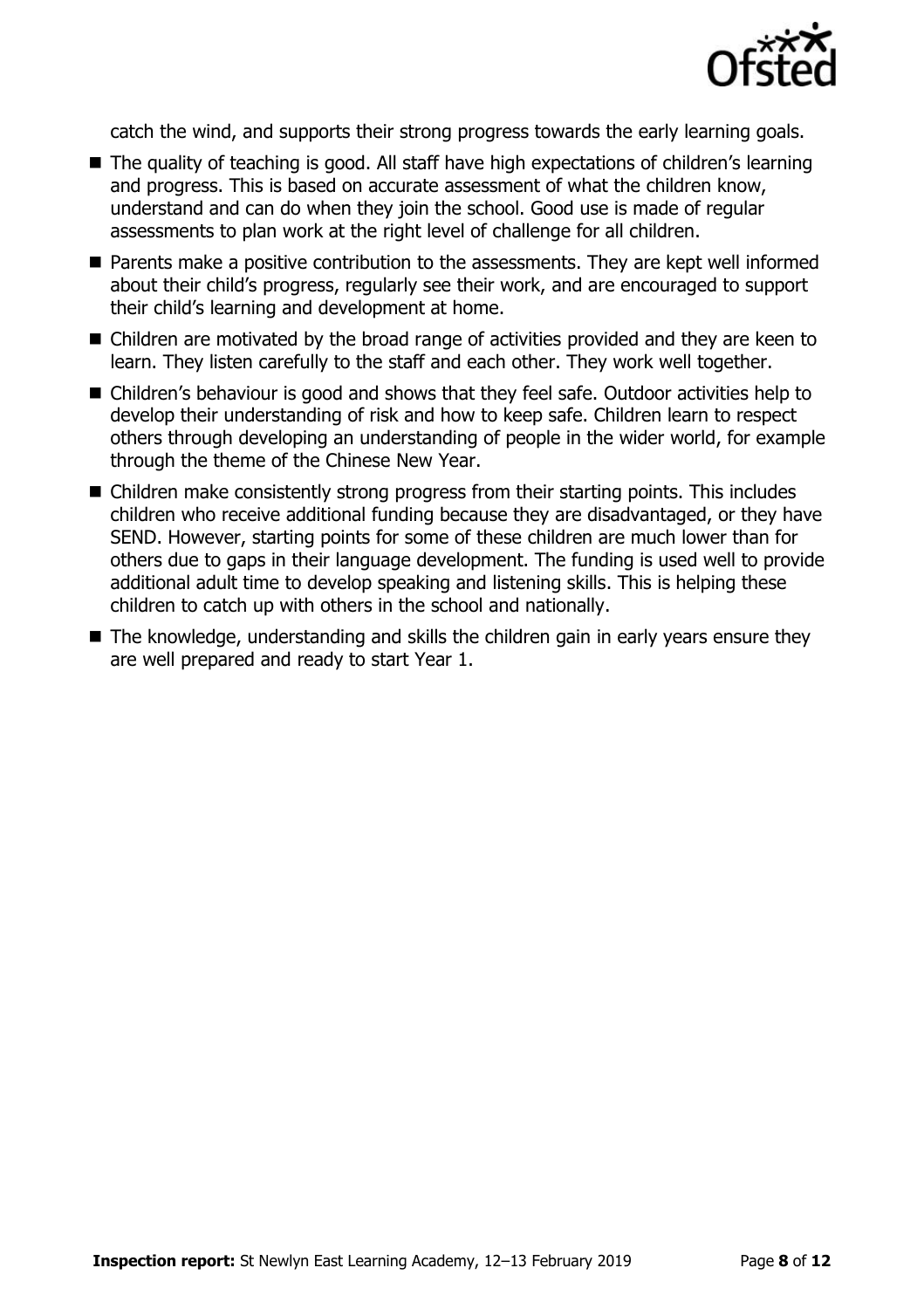

# **School details**

| Unique reference number | 139955   |
|-------------------------|----------|
| Local authority         | Cornwall |
| Inspection number       | 10086880 |

This inspection of the school was carried out under section 5 of the Education Act 2005.

| Type of school                                                            | Primary                                             |
|---------------------------------------------------------------------------|-----------------------------------------------------|
| School category                                                           | Academy sponsor-led                                 |
| Age range of pupils                                                       | 4 to 11                                             |
| Gender of pupils                                                          | Mixed                                               |
| Number of pupils on the school roll                                       | 201                                                 |
| Appropriate authority                                                     | Board of trustees                                   |
| Chair                                                                     | Pat McGovern                                        |
| <b>Executive Headteacher</b><br><b>Head of School</b><br>Telephone number | <b>Clare Crowle</b><br>Hollie Bearne<br>01872510407 |
| Website                                                                   | www.st-newlyn-east.cornwall.sch.uk                  |
| <b>Email address</b>                                                      | secretary.stnewlyn@tlat.org.uk                      |
| Date of previous inspection                                               | 24 June 2015                                        |

## **Information about this school**

- St Newlyn East Learning Academy joined The Learning Academy Trust in September 2013. The trustees appointed a local advisory board and executive headteacher to direct the work of this sponsored academy. The day-to-day running of the school is managed by a head of school. The current executive headteacher and head of school have both been appointed since the previous inspection. The executive headteacher is a national leader of education. The subject leaders for English are specialist leaders of education.
- The trust works closely in association with the Kernow Teaching School Alliance and the Kernow English Hub, in both accessing and contributing to a range of professional development.
- Since the last inspection, there have been changes in staffing and, at the request of the local authority, the school has almost doubled in size. This is due to the growing population in the nearby town and surrounding community. Pupils join the school in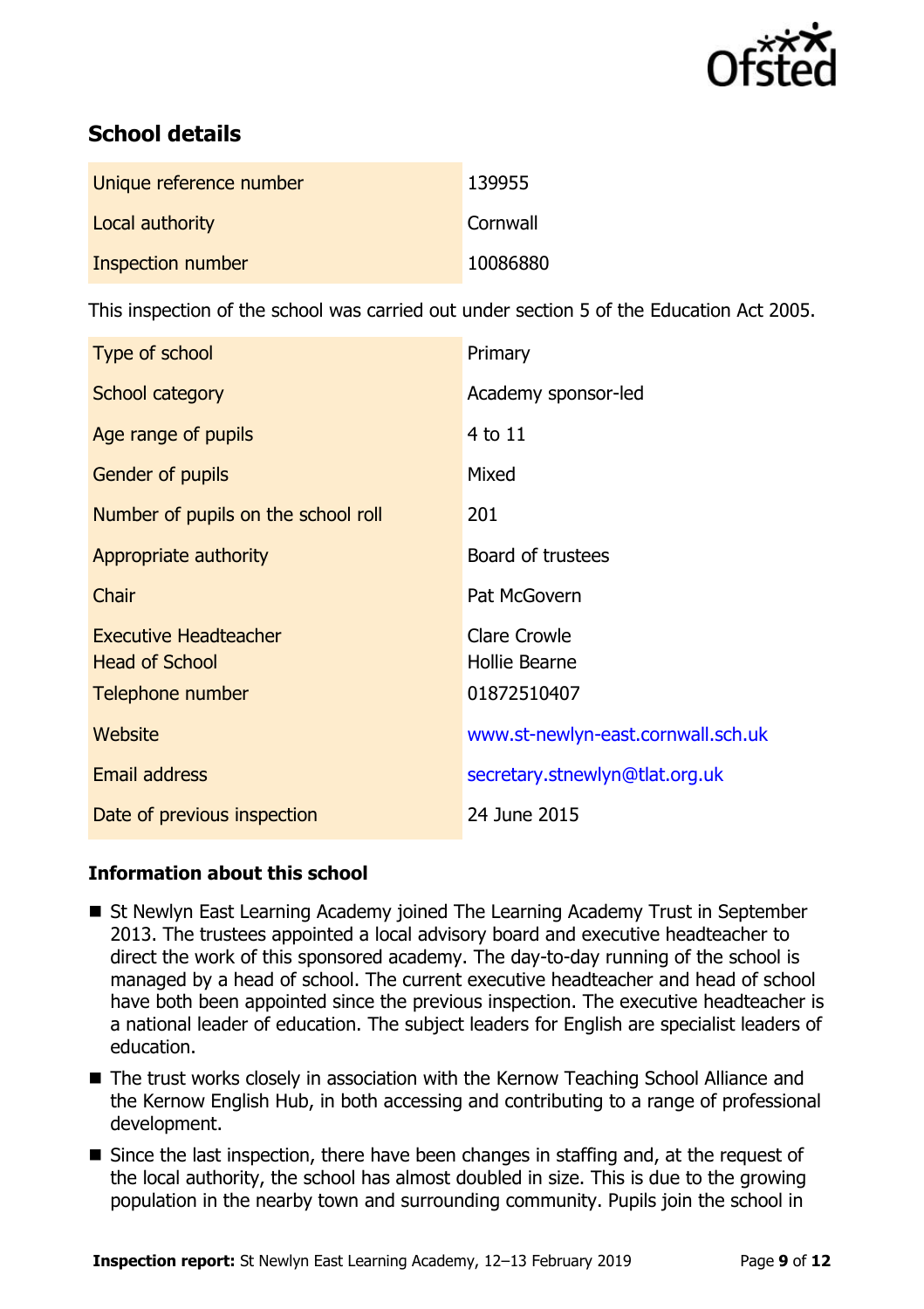

different year groups and throughout the school year.

- The school is now almost as big as the average-sized primary school.
- The proportion of pupils known to be eligible for free school meals is below average.
- The proportion of pupils with SEND who are supported by the school is below the national average. The proportion of pupils with an education, health and care plan is broadly average.
- Most pupils are of a White British background. Very few pupils speak English as an additional language.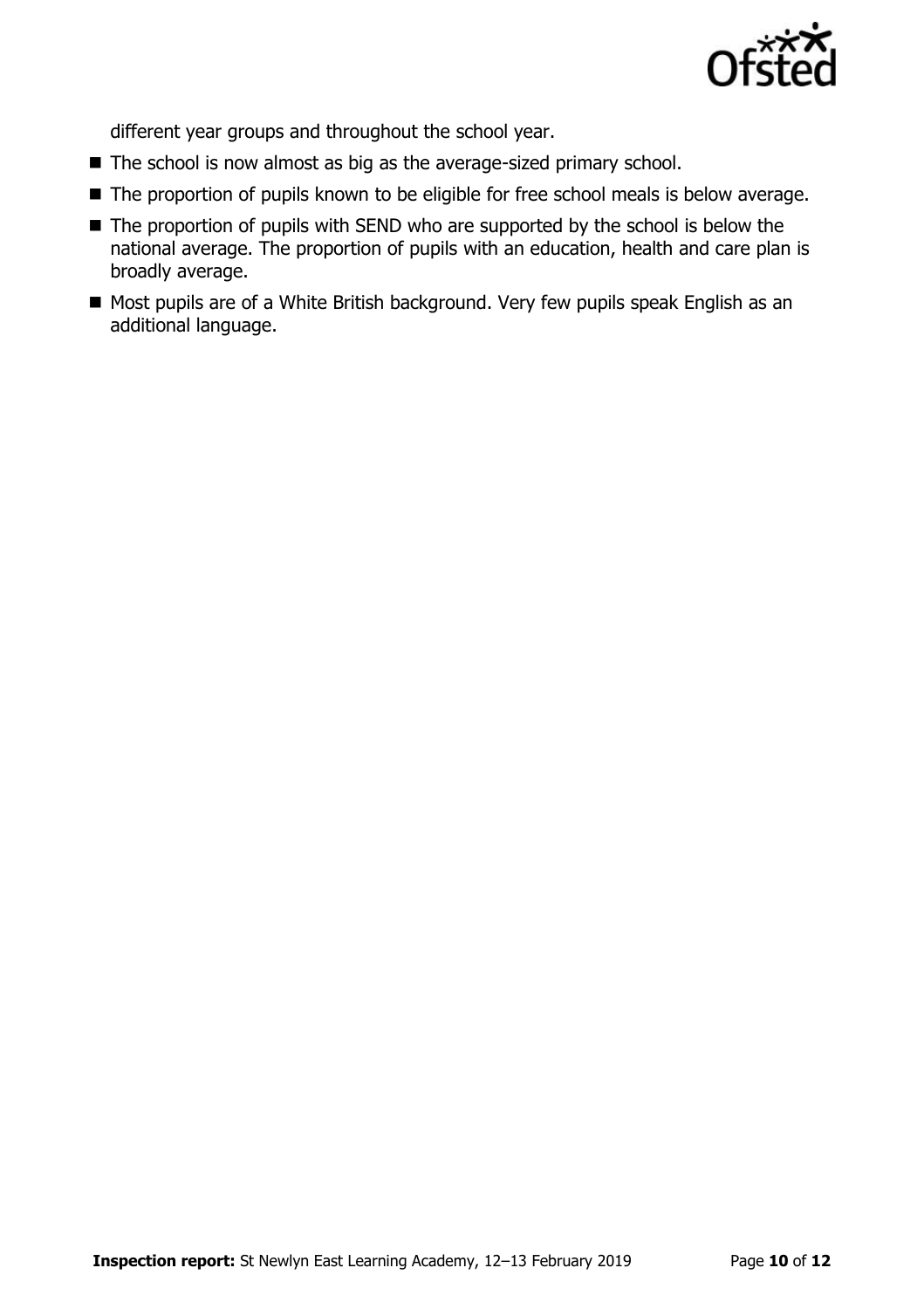

## **Information about this inspection**

- Inspectors held meetings with the executive headteacher, head of school, other school leaders and pupils. They met informally with a few parents. They also met with members of the local advisory board (the chair of which is also a trustee), and the chief education officer for the trust.
- Together with the executive headteacher and head of school, inspectors observed pupils' learning in all classes. They engaged the leaders for English and mathematics in jointly examining pupils' progress over time in a sample of books from each year group. Inspectors listened to small groups of pupils reading.
- **Inspectors examined a range of documents, including the school's improvement plan** and self-evaluation, and documents relating to pupils' progress, behaviour and attendance, and safeguarding.
- Inspectors took account of the 57 responses to Ofsted's online Parent View survey and the many written responses from parents. They also took into consideration the responses to the online surveys completed by four staff and 42 pupils.

#### **Inspection team**

Sue Frater, lead inspector and offsted Inspector

Paula Marsh Ofsted Inspector